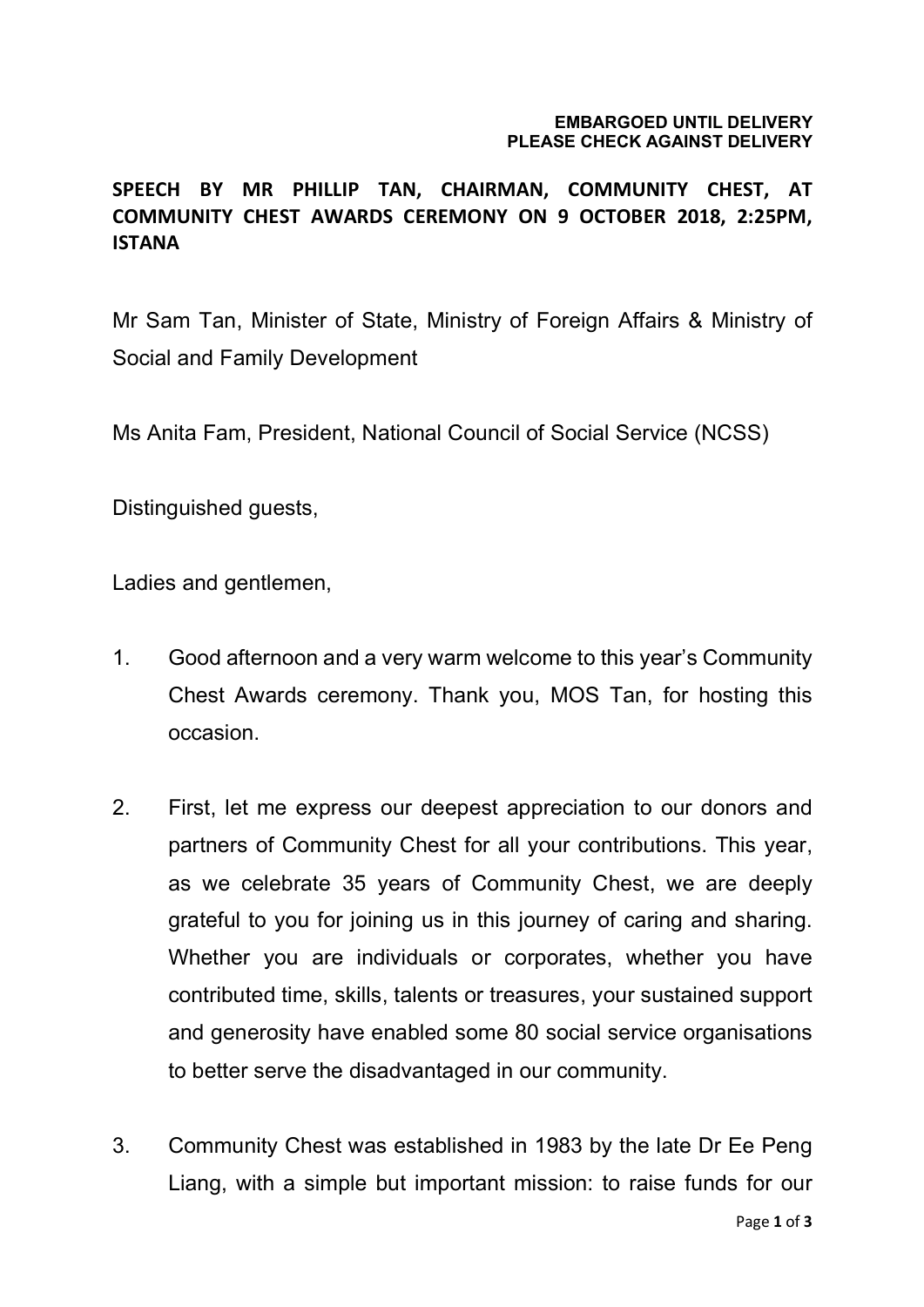nation's many social service organisations so that they can focus on caring for and serving those in need. In his lifetime, Dr Ee devoted more than 50 years towards charitable causes. He embodied generosity, selflessness and passion.

- 4. Guided by his vision, Community Chest has become the national fundraising body for the social service sector. Today, his legacy continues with the many lives transformed through the work that we do, and with the support that each of you have given us.
- 5. I am heartened to share that Community Chest raised more than \$57 million in 2017. This would not be possible without your generosity and sustained support. Allow me to highlight two award recipients for their tremendous support to Community Chest and our regular giving programme, SHARE.
	- **The Central Provident Fund (CPF) Board** is one of this year's SHARE Platinum Award recipient. They have been our long-time supporter since 1990 when they agreed to act as the central collecting body for SHARE donations. Today, 96% of CPF employees also donate part of their salary via SHARE every month.
	- Another strong supporter of Community Chest is **SATS Ltd**, who is receiving the Charity Gold Award. SATS has been giving significant amounts annually through our various Signature Events including Heartstrings Walk, Sharity Day and Fú Dài, in support of our effort to empower lives.